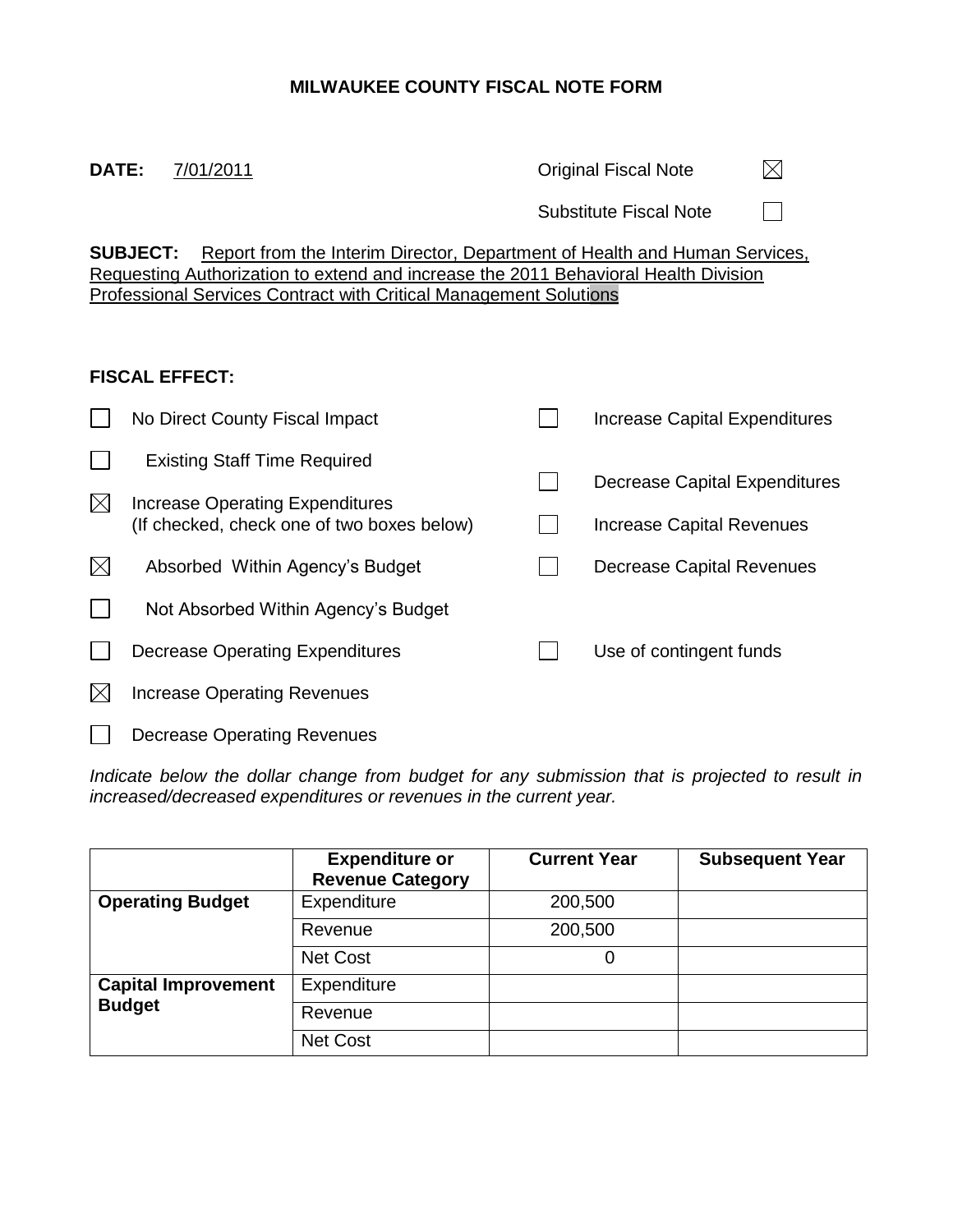### **DESCRIPTION OF FISCAL EFFECT**

#### **In the space below, you must provide the following information. Attach additional pages if necessary.**

- A. Briefly describe the nature of the action that is being requested or proposed, and the new or changed conditions that would occur if the request or proposal were adopted.
- B. State the direct costs, savings or anticipated revenues associated with the requested or proposed action in the current budget year and how those were calculated.<sup>1</sup> If annualized or subsequent year fiscal impacts are substantially different from current year impacts, then those shall be stated as well. In addition, cite any one-time costs associated with the action, the source of any new or additional revenues (e.g. State, Federal, user fee or private donation), the use of contingent funds, and/or the use of budgeted appropriations due to surpluses or change in purpose required to fund the requested action.
- C. Discuss the budgetary impacts associated with the proposed action in the current year. A statement that sufficient funds are budgeted should be justified with information regarding the amount of budgeted appropriations in the relevant account and whether that amount is sufficient to offset the cost of the requested action.If relevant, discussion of budgetary impacts in subsequent years also shall be discussed. Subsequent year fiscal impacts shall be noted for the entire period in which the requested or proposed action would be implemented when it is reasonable to do so (i.e. a five-year lease agreement shall specify the costs/savings for each of the five years in question). Otherwise, impacts associated with the existing and subsequent budget years should be cited.
- D. Describe any assumptions or interpretations that were utilized to provide the information on this form.

A) Milwaukee County Ordinances 56.30 requires County Board approval of professional service contract increases, amendments or extensions. The Interim Director, Department of Health and Human Services (DHHS), is requesting authorization for the Behavioral Health Division (BHD) to extend and increase the 2011 professional services contract with Critical Management Solutions for consulting services to provide assistance to BHD to achieve accreditation by the Joint Commission by 2012.

B) The total recommended increase to the Critical Management Solutions professional service contract is \$200,500, increasing the existing contract from \$40,000 to \$240,500. The contract will extend from July 1, 2011 to December 31, 2012. The increase in expenditures for the Critical Management Solutions contract in 2011 will be covered by small reductions in other contracts and the use of some deferred revenue in the Department of Health and Human Services (DHHS). A fund transfer to recognize and move the DHHS deferred revenue will be brought before the Board in the last quarter of 2011.

C) No increase in tax levy results from these changes.

D. No assumptions/interpretations.

 $\overline{a}$ 

<sup>&</sup>lt;sup>1</sup> If it is assumed that there is no fiscal impact associated with the requested action, then an explanatory statement that justifies that conclusion shall be provided.If precise impacts cannot be calculated, then an estimate or range should be provided.